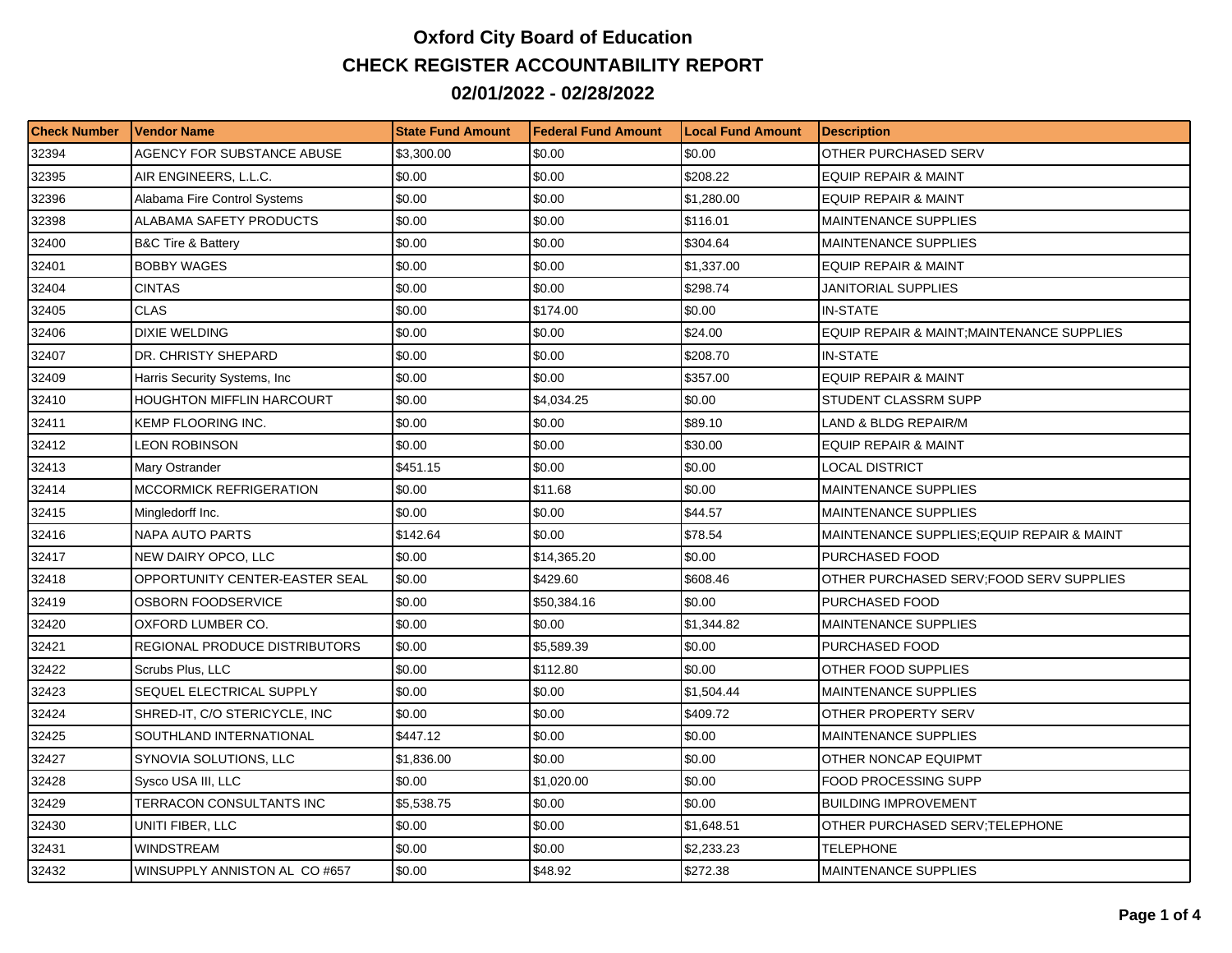| <b>Check Number</b> | l Vendor Name                       | <b>State Fund Amount</b> | <b>Federal Fund Amount</b> | <b>Local Fund Amount</b> | <b>Description</b>                                               |
|---------------------|-------------------------------------|--------------------------|----------------------------|--------------------------|------------------------------------------------------------------|
| 32433               | WITTICHEN SUPPLY CO.                | \$0.00                   | \$1,517.44                 | \$1,085.54               | MAINTENANCE SUPPLIES; EQUIP REPAIR & MAINT                       |
| 32434               | <b>WOOD FRUITTICHER GROCERY</b>     | \$0.00                   | \$33,406.87                | \$0.00                   | PURCHASED FOOD:FOOD PROCESSING SUPP:FOOD SERV<br><b>SUPPLIES</b> |
| 32435               | AG-PRO COMPANIES                    | \$0.00                   | \$0.00                     | \$42.81                  | <b>EQUIP REPAIR &amp; MAINT</b>                                  |
| 32436               | ALABAMA POWER CO.                   | \$0.00                   | \$0.00                     | \$80,718.36              | <b>ELECTRICITY</b>                                               |
| 32437               | ANNISTON SAFE & LOCK                | \$0.00                   | \$0.00                     | \$72.50                  | <b>MAINTENANCE SUPPLIES</b>                                      |
| 32438               | ARMSTRONG, LLC                      | \$0.00                   | \$0.00                     | \$3,085.00               | LAND & BLDG REPAIR/M                                             |
| 32439               | AT&T                                | \$0.00                   | \$0.00                     | \$37.44                  | TELEPHONE                                                        |
| 32440               | AT&T                                | \$0.00                   | \$0.00                     | \$69.50                  | TELEPHONE                                                        |
| 32441               | C.E. HANNA ELEMENTARY SCHOOL        | \$0.00                   | \$0.00                     | \$5,000.00               | OPERAT TRANSFERS OUT                                             |
| 32442               | <b>CAPSTONE PRESS</b>               | \$80.41                  | \$0.00                     | \$0.00                   | <b>LIBRARY BOOKS</b>                                             |
| 32443               | <b>CINTAS</b>                       | \$0.00                   | \$0.00                     | \$165.37                 | JANITORIAL SUPPLIES                                              |
| 32444               | COLDWATER ELEMENTARY SCHOOL         | \$0.00                   | \$0.00                     | \$4,000.00               | OPERAT TRANSFERS OUT                                             |
| 32445               | <b>COOKS PEST CONTROL</b>           | \$0.00                   | \$210.00                   | \$0.00                   | <b>FOOD SERVICES</b>                                             |
| 32446               | <b>CORPORATE BILLING LLC</b>        | \$2,197.01               | \$0.00                     | \$0.00                   | MAINTENANCE SUPPLIES                                             |
| 32447               | DEARMANVILLE ELEMENTARY             | \$0.00                   | \$0.00                     | \$5,000.00               | <b>OPERAT TRANSFERS OUT</b>                                      |
| 32448               | <b>DIAMEDICAL USA</b>               | \$0.00                   | \$2,000.00                 | \$0.00                   | OTHER NONCAP EQUIPMT                                             |
| 32449               | <b>ETHELENA GROCE</b>               | \$131.63                 | \$0.00                     | \$0.00                   | LOCAL DISTRICT                                                   |
| 32450               | ETOWAH CHEMICAL SALES               | \$0.00                   | \$175.00                   | \$0.00                   | <b>FOOD SERV SUPPLIES</b>                                        |
| 32451               | <b>FASTENAL COMPANY</b>             | \$150.88                 | \$0.00                     | \$0.00                   | MAINTENANCE SUPPLIES                                             |
| 32452               | FOLLETT CONTENT SOLUTIONS LLC       | \$550.57                 | \$0.00                     | \$0.00                   | OTHER INST SUPPLIES                                              |
| 32453               | <b>IDVILLE PHOTO IDENTIFICATION</b> | \$0.00                   | \$0.00                     | \$398.07                 | OTHER NONCAP EQUIPMT                                             |
| 32454               | KAELYN OSTOLAZA                     | \$0.00                   | \$0.00                     | \$175.00                 | OUT-OF-STATE                                                     |
| 32455               | <b>KELSIE HOWARD GREEN</b>          | \$0.00                   | \$0.00                     | \$1,271.26               | OUT-OF-STATE                                                     |
| 32456               | LILLY COMPANY                       | \$0.00                   | \$0.00                     | \$165.30                 | EQUIP REPAIR & MAINT                                             |
| 32458               | <b>MARTY LIVINGSTON</b>             | \$0.00                   | \$36.27                    | \$0.00                   | OTH TRAVEL AND TRNG                                              |
| 32459               | <b>MCCORMICK REFRIGERATION</b>      | \$0.00                   | \$5,615.87                 | \$0.00                   | OTHER FOOD SUPPLIES                                              |
| 32460               | Mingledorff Inc.                    | \$0.00                   | \$0.00                     | \$1,087.46               | <b>MAINTENANCE SUPPLIES</b>                                      |
| 32461               | <b>NAPA AUTO PARTS</b>              | \$0.00                   | \$0.00                     | \$19.66                  | <b>EQUIP REPAIR &amp; MAINT</b>                                  |
| 32462               | <b>NASP</b>                         | \$0.00                   | \$0.00                     | \$444.00                 | OTHER INST SUPPLIES                                              |
| 32463               | OXFORD ELEMENTARY                   | \$0.00                   | \$0.00                     | \$5,000.00               | OPERAT TRANSFERS OUT                                             |
| 32464               | OXFORD HIGH SCHOOL                  | \$0.00                   | \$0.00                     | \$7,500.00               | OPERAT TRANSFERS OUT                                             |
| 32465               | OXFORD MIDDLE SCHOOL                | \$0.00                   | \$0.00                     | \$5,000.00               | OPERAT TRANSFERS OUT                                             |
| 32466               | PHILLIPS & PHILLIPS                 | \$0.00                   | \$0.00                     | \$50.00                  | LEGAL FEES                                                       |
| 32467               | REPUBLIC SERVICES                   | \$0.00                   | \$1,844.64                 | \$2,676.24               | OTHER PROPERTY SERV; OTHER PURCHASED SERV                        |
| 32468               | ROBIN V. SNIDER                     | \$0.00                   | \$0.00                     | \$200.00                 | OTHER PURCHASED SERV                                             |
| 32469               | ROBOTICS EDUC & COMPETITION         | \$0.00                   | \$0.00                     | \$350.00                 | <b>REGISTRATION FEES</b>                                         |
| 32470               | <b>RYAN HUFF LLC</b>                | \$0.00                   | \$1,050.00                 | \$6,470.00               | OTHER PROF SERVICES                                              |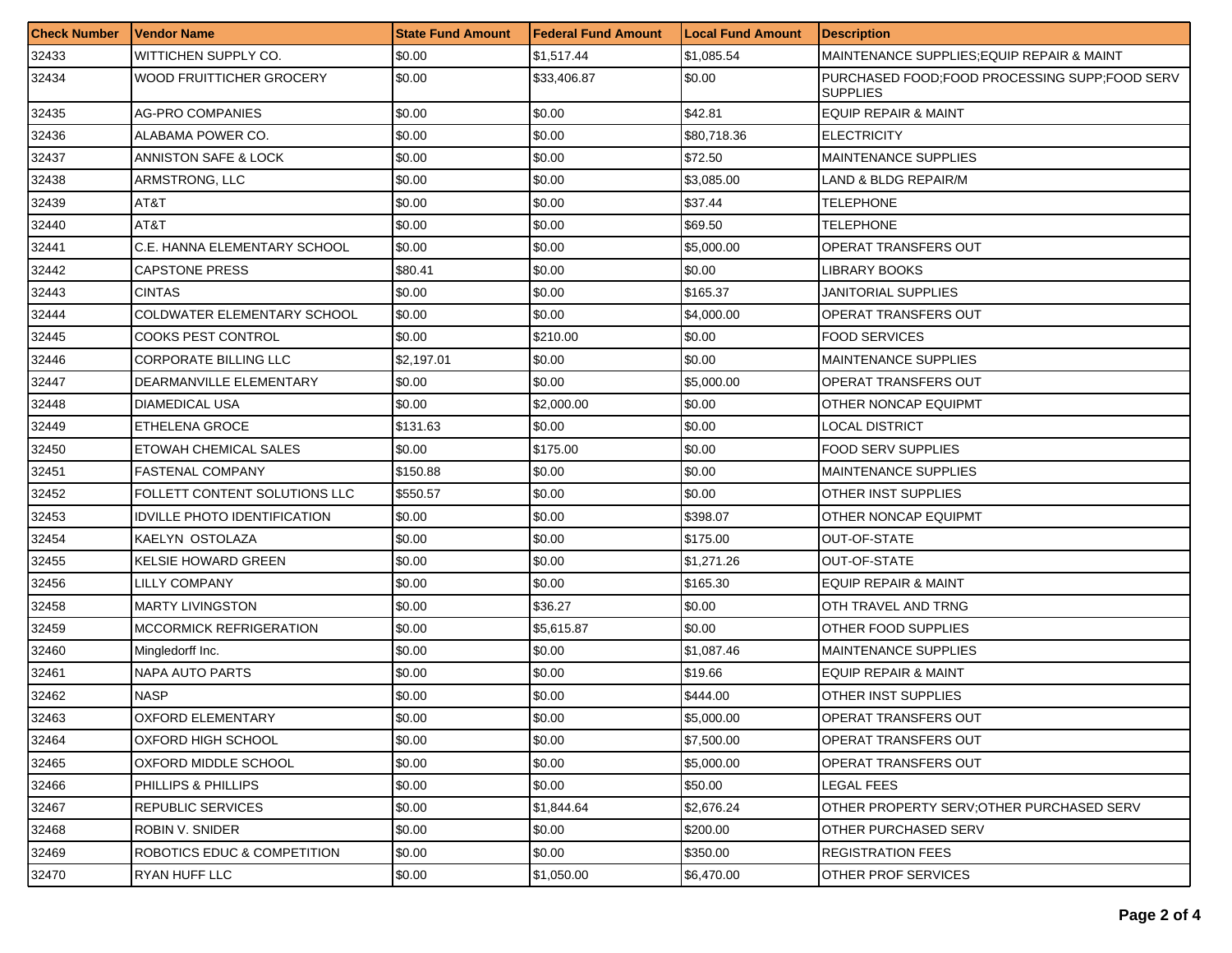| <b>Check Number</b> | <b>Vendor Name</b>                | <b>State Fund Amount</b> | <b>Federal Fund Amount</b> | <b>Local Fund Amount</b> | <b>Description</b>                       |
|---------------------|-----------------------------------|--------------------------|----------------------------|--------------------------|------------------------------------------|
| 32471               | SOUTHERN PIPE & SUPPLY CO.        | \$0.00                   | \$0.00                     | \$117.42                 | <b>EQUIP REPAIR &amp; MAINT</b>          |
| 32472               | SOUTHLAND INTERNATIONAL           | \$2,033.00               | \$0.00                     | \$0.00                   | <b>MAINTENANCE SUPPLIES</b>              |
| 32473               | TK ELEVATOR CORPORATION           | \$0.00                   | \$0.00                     | \$1,565.15               | EQUIP REPAIR & MAINT                     |
| 32474               | <b>WELLS &amp; WELLS</b>          | \$0.00                   | \$0.00                     | \$97.50                  | <b>MAINTENANCE SUPPLIES</b>              |
| 32475               | <b>WEST MOUNTAIN RADIO</b>        | \$0.00                   | \$938.67                   | \$0.00                   | OTHER NONCAP EQUIPMT                     |
| 32476               | WINSUPPLY ANNISTON AL CO #657     | \$0.00                   | \$0.00                     | \$1,090.52               | <b>MAINTENANCE SUPPLIES</b>              |
| 32477               | WISE ENVIROMENTAL SOLUTIONS IN    | \$0.00                   | \$0.00                     | \$79.96                  | LAND & BLDG REPAIR/M                     |
| 32478               | ACS, Inc.                         | \$0.00                   | \$0.00                     | \$1,960.30               | <b>EQUIP REPAIR &amp; MAINT</b>          |
| 32479               | ALA-CASE                          | \$0.00                   | \$1,390.00                 | \$0.00                   | OTH TRAVEL AND TRNG                      |
| 32480               | ALABAMA CONTROLS, INC             | \$0.00                   | \$0.00                     | \$11,618.00              | <b>EQUIP REPAIR &amp; MAINT</b>          |
| 32481               | ALABAMA POWER CO.                 | \$0.00                   | \$0.00                     | \$8,727.37               | <b>ELECTRICITY</b>                       |
| 32482               | AT&T                              | \$0.00                   | \$0.00                     | \$55.41                  | TELEPHONE                                |
| 32483               | <b>B&amp;C Tire &amp; Battery</b> | \$0.00                   | \$0.00                     | \$372.48                 | <b>EQUIP REPAIR &amp; MAINT</b>          |
| 32484               | <b>BLALOCK BUILDING COMPANY</b>   | \$0.00                   | \$0.00                     | \$549,201.02             | <b>BLDGS-CONSTRUCTED</b>                 |
| 32485               | <b>BRITTON YOUNG</b>              | \$0.00                   | \$0.00                     | \$179.87                 | OUT-OF-STATE                             |
| 32486               | CARAHSOFT TECHNOLOGY CORP         | \$0.00                   | \$0.00                     | \$1,246.66               | NON-INSTRUCTIONAL SO                     |
| 32487               | <b>CINTAS</b>                     | \$0.00                   | \$0.00                     | \$141.00                 | JANITORIAL SUPPLIES                      |
| 32489               | <b>ERIC BURRAGE</b>               | \$0.00                   | \$0.00                     | \$431.00                 | <b>IN-STATE</b>                          |
| 32490               | <b>ETOWAH CHEMICAL SALES</b>      | \$0.00                   | \$574.54                   | \$0.00                   | <b>FOOD SERV SUPPLIES</b>                |
| 32491               | <b>FUN WHEELS</b>                 | \$0.00                   | \$0.00                     | \$1,620.00               | STUDENT CLASSRM SUPP                     |
| 32492               | <b>GREENPOWER USA FOUNDATION</b>  | \$0.00                   | \$0.00                     | \$651.42                 | STUDENT CLASSRM SUPP                     |
| 32493               | <b>HEINEMANN</b>                  | \$0.00                   | \$0.00                     | \$13,598.31              | STUDENT CLASSRM SUPP                     |
| 32494               | INTERNATIONAL BUSINESS MACH       | \$0.00                   | \$0.00                     | \$701.44                 | NON-INSTRUCTIONAL SO                     |
| 32495               | JACKIE WALSH                      | \$0.00                   | \$0.00                     | \$11,250.00              | OTH TRAVEL AND TRNG                      |
| 32496               | KHRISTIE GOODWIN                  | \$0.00                   | \$0.00                     | \$195.32                 | <b>IN-STATE</b>                          |
| 32497               | KIMBRELY G MOORE                  | \$0.00                   | \$0.00                     | \$1,828.40               | <b>OUT-OF-STATE</b>                      |
| 32498               | LEON ROBINSON                     | \$0.00                   | \$0.00                     | \$60.00                  | <b>EQUIP REPAIR &amp; MAINT</b>          |
| 32499               | <b>MCCORMICK REFRIGERATION</b>    | \$0.00                   | \$150.00                   | \$0.00                   | <b>MAINTENANCE SUPPLIES</b>              |
| 32500               | MDA PROFESSIONAL GROUP, P.C.      | \$0.00                   | \$0.00                     | \$5,100.00               | <b>ACCOUNTING</b>                        |
| 32501               | Mingledorff Inc.                  | \$0.00                   | \$0.00                     | \$1,297.69               | <b>MAINTENANCE SUPPLIES</b>              |
| 32502               | <b>NAPA AUTO PARTS</b>            | \$0.00                   | \$0.00                     | \$4.53                   | EQUIP REPAIR & MAINT                     |
| 32503               | OXFORD WATER WORKS & SEWER        | \$0.00                   | \$0.00                     | \$11,007.83              | WATER AND SEWAGE                         |
| 32504               | POWERSCHOOL GROUP LLC             | \$0.00                   | \$31,014.35                | \$0.00                   | OTHER PURCHASED SERV:OTH TRAVEL AND TRNG |
| 32505               | QUILL CORPORATION                 | \$0.00                   | \$0.00                     | \$129.54                 | STUDENT CLASSRM SUPP                     |
| 32506               | SOUTHERN PIPE & SUPPLY CO.        | \$0.00                   | \$336.36                   | \$0.00                   | <b>MAINTENANCE SUPPLIES</b>              |
| 32507               | <b>SPARKLIGHT</b>                 | \$0.00                   | \$0.00                     | \$201.51                 | OTHER PURCHASED SERV                     |
| 32508               | TEAM REHABILITATION INC.          | \$0.00                   | \$480.00                   | \$4,550.75               | OTHER PROF SERVICES                      |
| 32509               | TRIPLE POINT INDUSTRIES           | \$0.00                   | \$0.00                     | \$543.65                 | EQUIP REPAIR & MAINT                     |